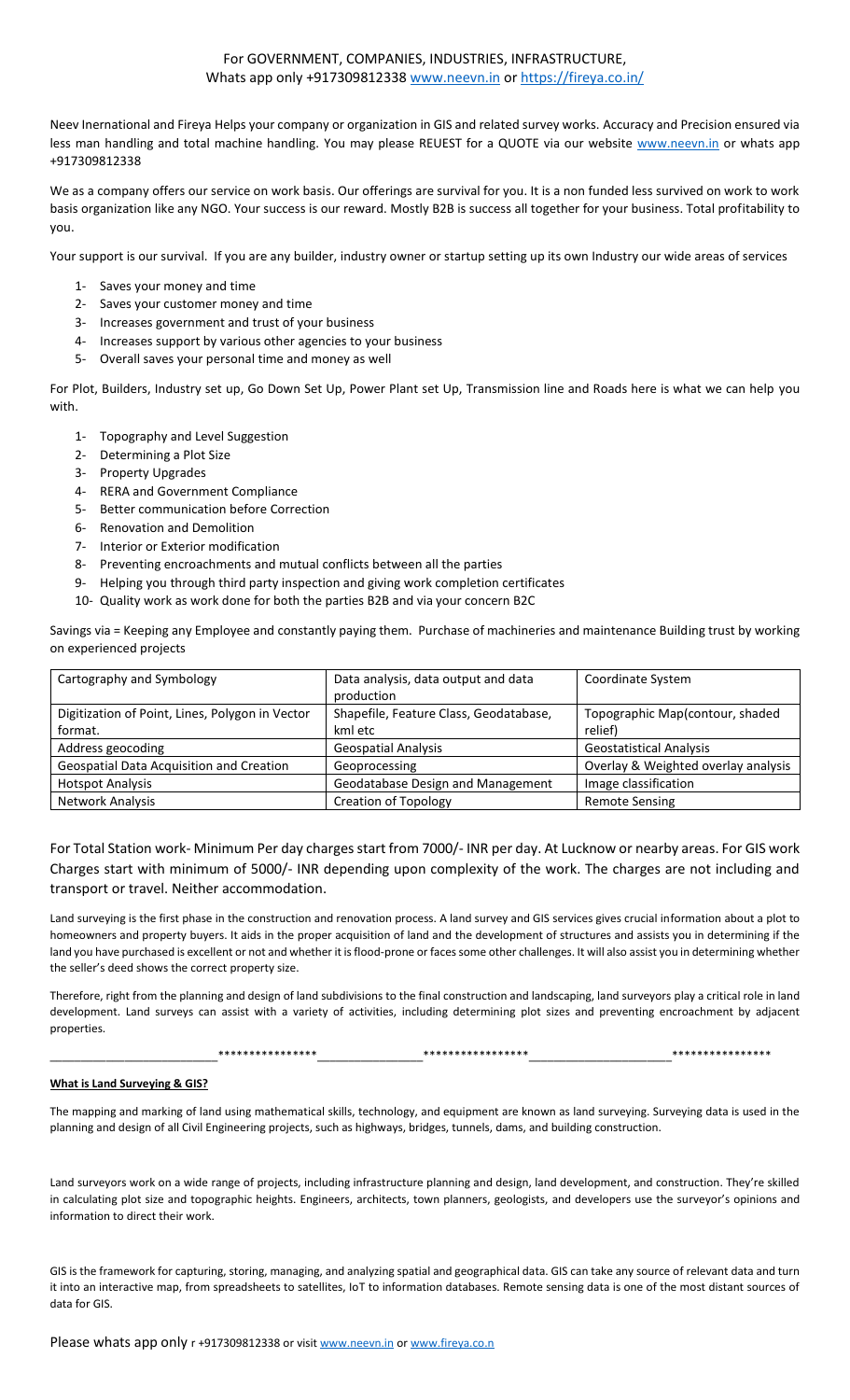## For GOVERNMENT, COMPANIES, INDUSTRIES, INFRASTRUCTURE, Whats app only +917309812338 [www.neevn.in](http://www.neevn.in/) or<https://fireya.co.in/>

Data collection from a distance is what remote sensing is all about. Sensors that can produce maps utilizing multiple sectors of the electromagnetic spectrum can be carried by drones, planes, and satellites. One such example is LiDAR. GIS proves to be an essential tool in surveying because precise measurements are needed to create accurate mapping systems.

## Importance of Land Surveying and GIS Services

Here's why Land Surveying & GIS Services are important for your project:

#### 1. Understanding Topography

Before purchasing a property, it is vital to have a comprehensive understanding of the topographical features. Engineers must conduct land surveys to detect soil and structural issues, determine flood-prone areas, and obtain accurate representations of plots. A detailed land survey will help you avoid disaster and delay or halt building.

#### 2. Determining Plot Size

Landowners can get accurate acreage and dimension information via a survey. The most frequent type of survey, a boundary survey, also specifies lot boundaries and property corners. It defines where your estate ends and the next one begins when creating permanent property features. Fences, rooflines, and other permanent constructions are not permitted to encroach on an adjacent parcel of land.

#### 3. Dividing a Plot of Land

If you want to divide a parcel of land into distinct lots, you'll also require a land survey. Land surveying leads the subdivision process in the same way that it directs home improvements. A survey lays out the requirements for a property subdivision, shows how the land will be divided, and assigns identifiers to the new lots and blocks.

#### 4. Property Upgrades

When installing permanent improvements on a plot of land, homeowners may require land surveying. This includes Pools, Fences, Driveways, Sheds and pool houses, Retaining walls, and Utilities (like water or sewage tanks) etc.

#### 5. Compliance with City Codes and Planning Standards

Understanding the precise dimensions and topography of any site is essential for guaranteeing that your plans will adhere to building codes and town .

In addition, if you plan to develop, subdivide, or change the land use, you may need a planning permit. On the land, there may also be overlays such as wildfire, heritage, or vegetation protection. Land zoning approved land uses, and other planning documents are used to evaluate these applications. A professional land survey must be submitted in order for the proposal to be approved. All of these concerns can be addressed if your boundary lines and topographic heights are precisely measured.

#### 6. Better Communication before Construction

A land surveyor can take precise measurements over a wide region of land. This technology easement gives information that is utilized to plan how to develop or build on the site, as well as to keep track of local ordinances and regulations. Architects and engineers use the information gathered to precisely and safely plan the landscaping, design, and structures.

#### 7. Encroachments

As a property owner, you must be aware of any encroachments on your land. A land survey locates the property boundaries and corners, allowing you to determine the exact measurements of your property. This information may be useful in the future if there is a disagreement.

#### 8. Renovation & Demolition

An expert land survey gives you a comprehensive picture of the property's attributes. It pinpoints existing structures so that developers and engineers may assess whether the renovations and demolition are feasible. The survey also permits county officials to guarantee that the property is developed in accordance with local construction and building codes. While all construction projects should begin with a survey, the sort of land survey required is determined by the design plans. Site plans, for example, serve as designs for new outside constructions, while topographic surveys help with drainage and new building development.

#### For more please visit our website:- [www.neevn.in](http://www.neevn.in/) an[d www.fireya.co.in](http://www.fireya.co.in/) in case for any questions

Our services are limited to scope of work given and availability of appointment with us.

Requested to Do please whats app- +917309812338 welcoming you to a world of QUALITY and SERVICE